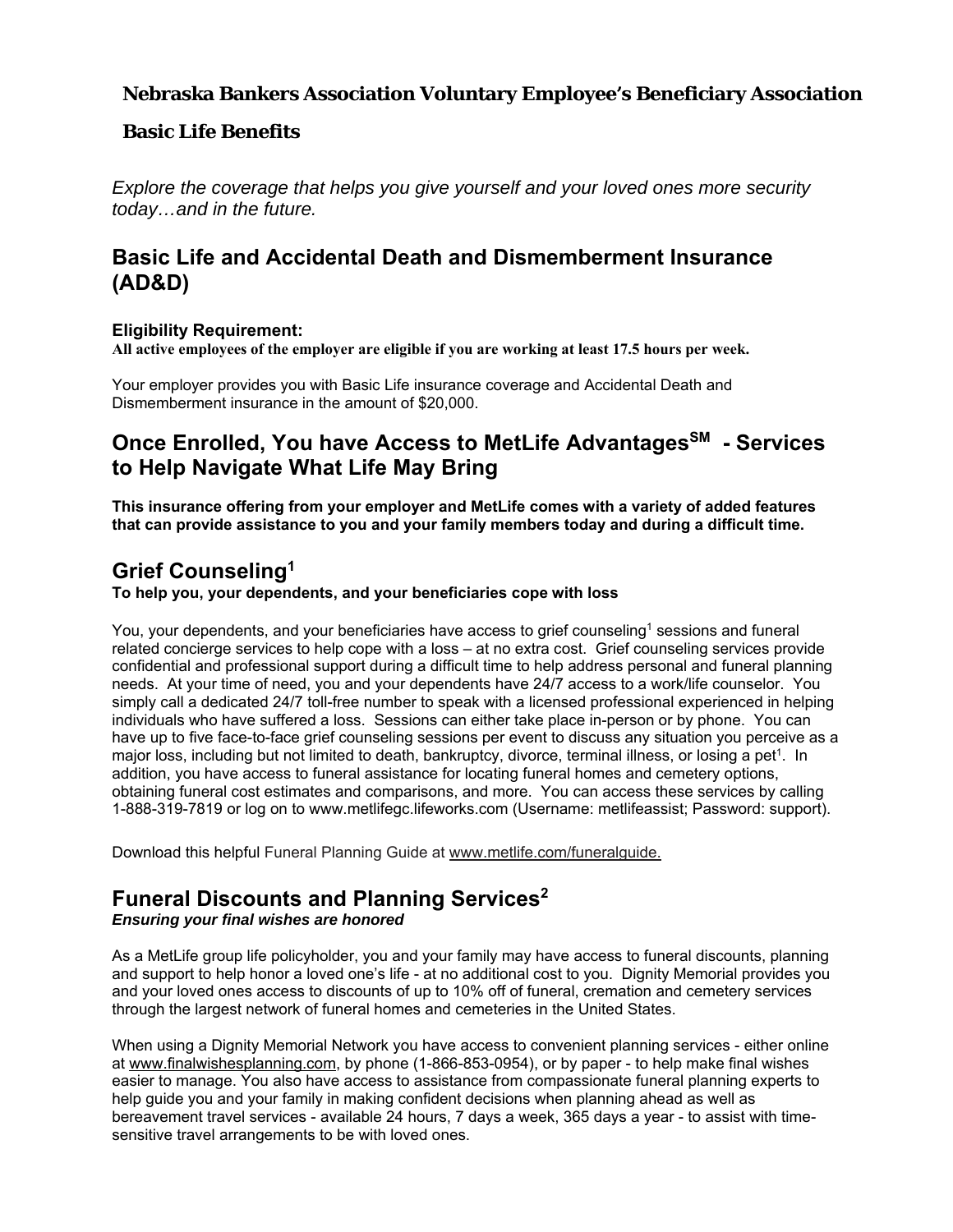### **Beneficiary Claim Assistance3**

#### *For support when beneficiaries need it most*

This program is designed to help beneficiaries sort through the details and serious questions about claims and financial needs during a difficult time. MetLife has arranged for Massachusetts Mutual Life Insurance Company (Mass Mutual) financial professionals to be available for assistance in-person or by telephone to help with filing life insurance claims, government benefits and help with financial questions.

# **Life Settlement Account5**

#### *For immediate access to death proceeds*

The Total Control Account® (TCA) settlement option provides your loved ones with a safe and convenient way to manage the proceeds of a life or accidental death and dismemberment claim payments of \$5,000 or more, backed by the financial strength and claims paying ability of Metropolitan Life Insurance Company. TCA death claim payments relieve beneficiaries of the need to make immediate decisions about what to do with a lump-sum check and enable them to have the flexibility to access funds as needed while earning a guaranteed minimum interest rate on the proceeds as they assess their financial situations. Call 1-800-638-7283 for more information about options available to you.

### **Portability**

#### *So you can keep your coverage even if you leave your current employer*

Should you leave Nebraska Bankers Association and your basic insurance under this plan terminates, you will have an opportunity to continue group term coverage ("portability") under a different policy, subject to plan design and state availability. Rates will be based on the experience of the ported group, and MetLife will bill you directly. Rates may be higher than your current rates. To take advantage of this feature, you must have coverage of at least \$10,000 up to a maximum of \$2,000,000.

Generally, there is no minimum time for you to be covered by the plan before you can take advantage of the portability feature. Please see your certificate for specific details.

If you experience an event that makes you eligible for portability, please call a MetLife representative at 1- 888-252-3607 or contact your employer for more information.

### **Additional Features**

**This insurance offering from your employer and MetLife comes with additional features that can provide assistance to you and your family.** 

### **Accelerated Benefits Option9**

#### *For access to funds during a difficult time*

If you become terminally ill and are diagnosed with 12 months or less to live, you have the option to receive up to 80% of your life insurance proceeds. This can help your family meet medical and other expenses at a difficult time. Amounts not accelerated will continue under your employer's plan for as long as you remain eligible per the certificate requirements and as long as the group policy remains in effect.

The accelerated life insurance benefits offered under your certificate are intended to qualify for favorable tax treatment under Section 101(g) of the Internal Revenue Code (26 U.S.C.Sec 101(g)).<sup>9</sup>

Accelerated Benefits Option is not the same as long term care insurance (LTC).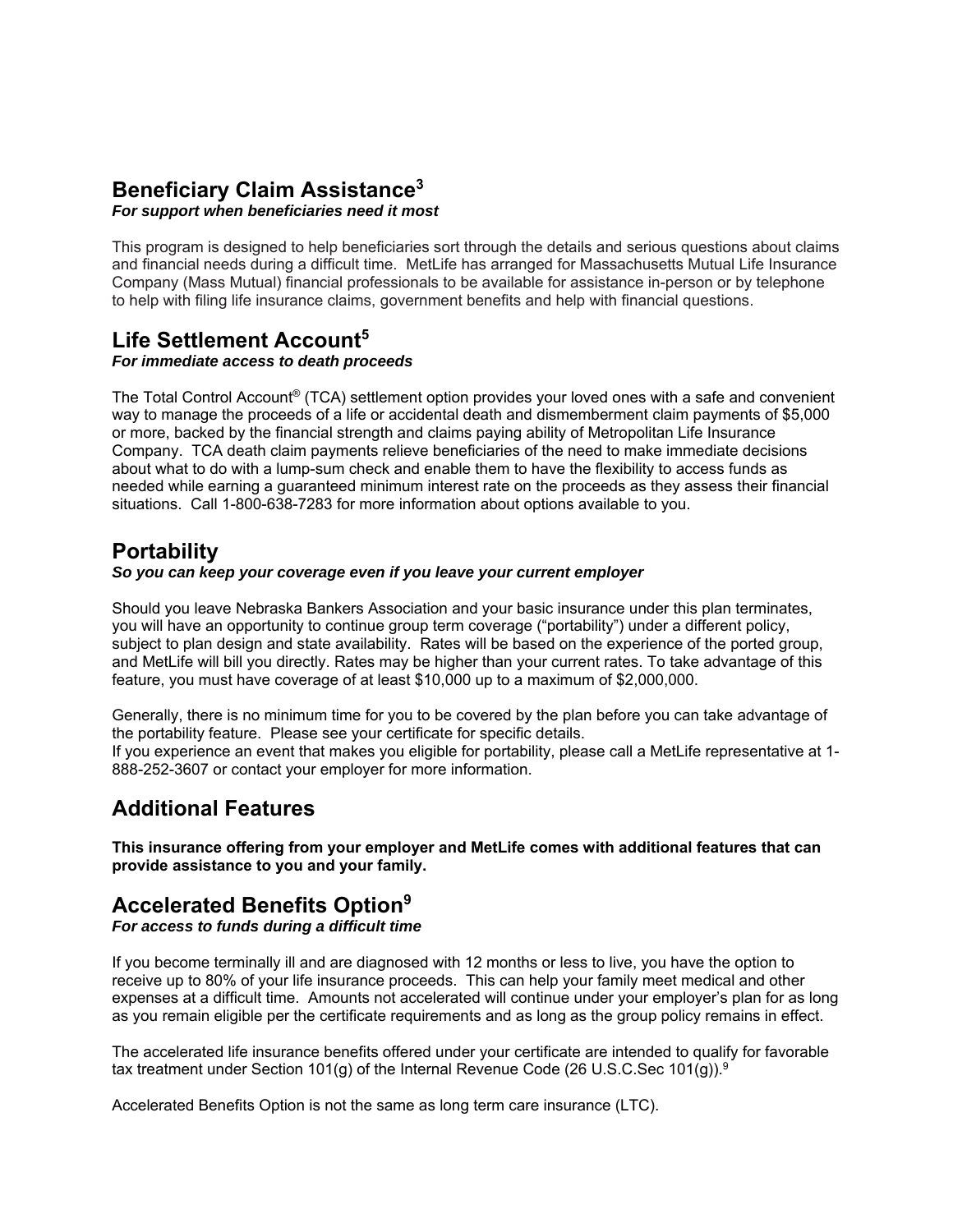#### **Conversion**  *For protection after your coverage terminates*

You can generally convert your group term life insurance benefits to an individual whole life insurance policy if your coverage terminates in whole or in part due to your retirement, termination of employment, or change in employee class. Conversion is available on all group life insurance coverages. Please note that conversion is **not** available on AD&D coverage. If you experience an event that makes you eligible to convert your coverage, please call 1-877-275-6387 to begin the conversion process. Please contact your plan administrator for more information.

# **Waiver of Premiums for Total Disability (Continued Protection)**

*Offering continued coverage when you need it most* 

If you become Totally Disabled, you may qualify to continue certain insurance. You may also be eligible for waiver of your basic term life insurance premium until you die, or recover from your disability, whichever is sooner.

Total Disability or Totally Disabled means you are unable to do your job and any other job for which you are fit by education, training or experience due to injury or sickness. Your waiver will begin after you have satisfied a 6-month waiting period of continuous disability. The waiver of premium will end when you die, or recover. Please note that this benefit is only available after you have participated in the supplemental term life plan for one year and it is not available on dependent coverage. This one-year requirement applies to new participants in the plan.

If you return to work after completing part or all of the 6-month waiting period and later cease active work due to the same or a related Total Disability while your coverage is being continued, you will be given credit for the prior partial or total completion of the waiting period and it will be considered a continuation of the original Total Disability. This means that if you completed the waiting period of continuous disability in the original period of disability, you will not need to complete another one.

- You must notify MetLife of the later period of cessation of active work within 12 months of when that period began.
- The amount of insurance being continued will be the same as during the original period of disability, subject to any reductions in coverage amount due to age.

**A***ccidental Death & Dismemberment (AD&D) coverage complements your Basic Life insurance coverage and helps protect you 24 hours a day, 365 days a year***.**

## **Accidental Death & Dismemberment Coverage**

This valuable coverage is available to you even if you already have accident insurance. It provides benefits beyond your disability or life insurance for losses due to covered accidents — while commuting, traveling by public or private transportation and during business trips. MetLife's AD&D insurance pays you benefits if you suffer a covered accident that results in paralysis or the loss of a limb, speech, hearing or sight, brain damage or coma. If you suffer a covered fatal accident, benefits will be paid to your beneficiary.

#### **Coverage Amounts for You**

Your employer provides you with Accidental Death and Dismemberment insurance in an amount equal to your Basic Life coverage amount of \$20,000 at no additional cost to you.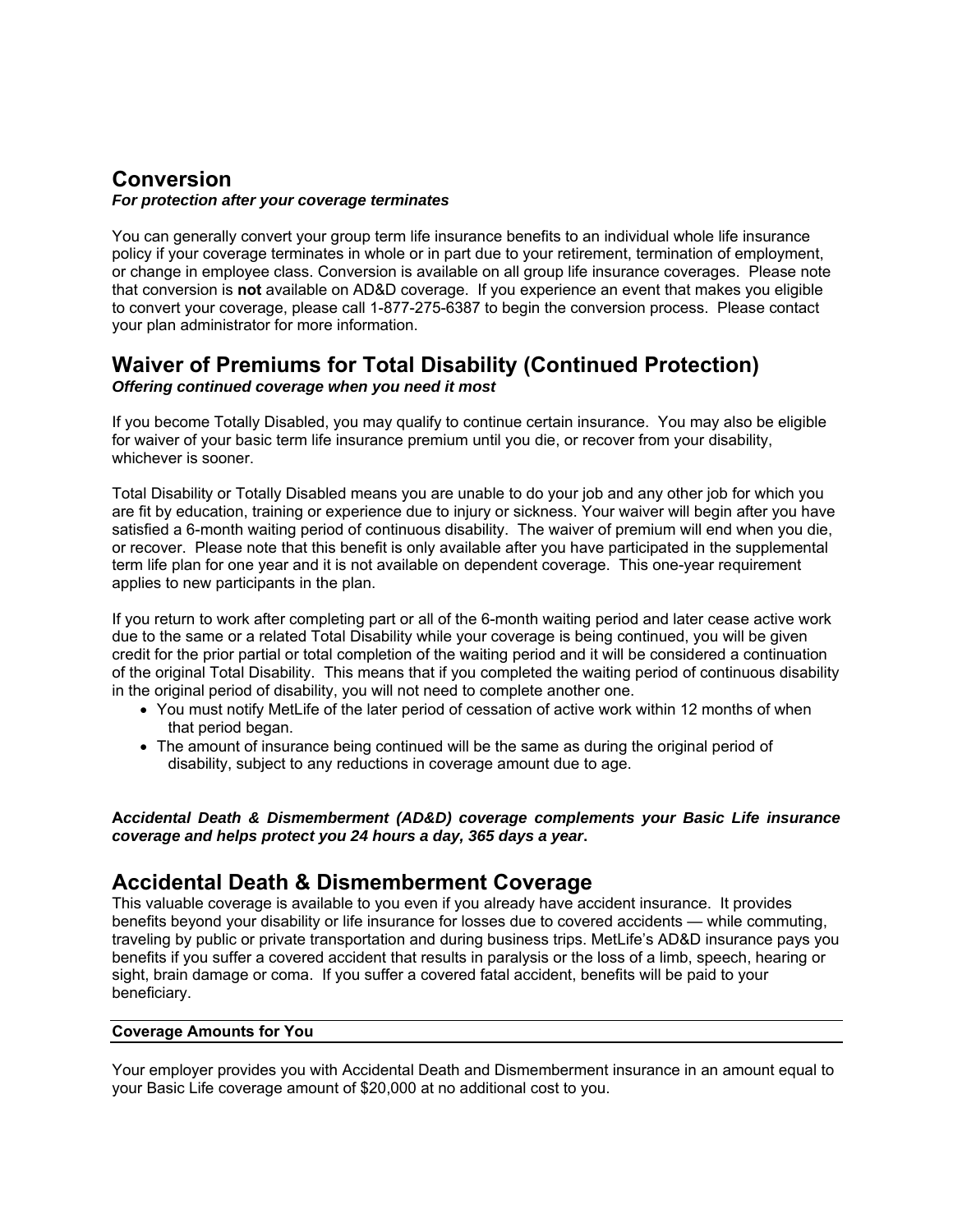# **Table of Covered Losses**

This AD&D insurance pays benefits for covered losses that are the result of an accidental injury or loss of life. The full amount of your AD&D coverage is called the "Full Amount" and is equal to the benefit payable to the loss of life. Benefits for other losses are payable as a predetermined percentage of the Full Amount, and are listed in the following table of covered losses. The maximum amount payable for all Covered Losses sustained in any one accident is capped at 100% of the Full Amount.

| <b>Covered Losses</b>                                    | <b>Percentage of Full Amount</b> |
|----------------------------------------------------------|----------------------------------|
| Life                                                     | 100% of Full Amount              |
| Hand                                                     | 50% of Full Amount               |
| Foot                                                     | 50% of Full Amount               |
| Arm                                                      | 75% of Full Amount               |
| Leg                                                      | 75% of Full Amount               |
| Sight of One Eye                                         | 50% of Full Amount               |
| Combination of a Hand, Foot, and/or Eye                  | 100% of Full Amount              |
| Thumb & Index Finger on the Same Hand                    | 25% of Full Amount               |
| Speech and Hearing                                       | 100% of Full Amount              |
| Speech                                                   | 50% of Full Amount               |
| Hearing                                                  | 50% of Full Amount               |
| Paralysis of Both Arms and Both Legs                     | 100% of Full Amount              |
| Paralysis of Both Legs                                   | 50% of Full Amount               |
| Paralysis of the Arm & Leg on Either Side of the<br>Body | 50% of Full Amount               |
| Paralysis of One Arm or Leg                              | 25% of Full Amount               |
| <b>Brain Damage</b>                                      | 100% of Full Amount              |
| Coma                                                     | 1% monthly up to 60 months       |

## **Standard Additional Benefits Include**

**The following benefits are payable in addition to the covered losses listed in the above table:** 

- Air Bag
- Seat Belt
- Common Carrier
- Child Care Center
- Child Education
- Spouse Education
- **•** Hospitalization

## **Other Available Benefits Include**

Work Place Felonious Assault

## **What Is Not Covered?**

Accidental Death & Dismemberment insurance does not include payment for any loss which is caused by or contributed to by: physical or mental illness, diagnosis of or treatment of the illness; an infection, unless caused by an external wound accidentally sustained; suicide or attempted suicide; injuring oneself on purpose; the voluntary intake or use by any means of any drug, medication or sedative, unless taken as prescribed by a doctor or an over-the-counter drug taken as directed; voluntary intake of alcohol in combination with any drug, medication or sedative; war, whether declared or undeclared, or act of war, insurrection, rebellion or riot; committing or trying to commit a felony; any poison, fumes or gas, voluntarily taken, administered or absorbed; service in the armed forces of any country or international authority, except the United States National Guard; operating, learning to operate, or serving as a member of a crew of an aircraft; while in any aircraft for the purpose of descent from such aircraft while in flight (except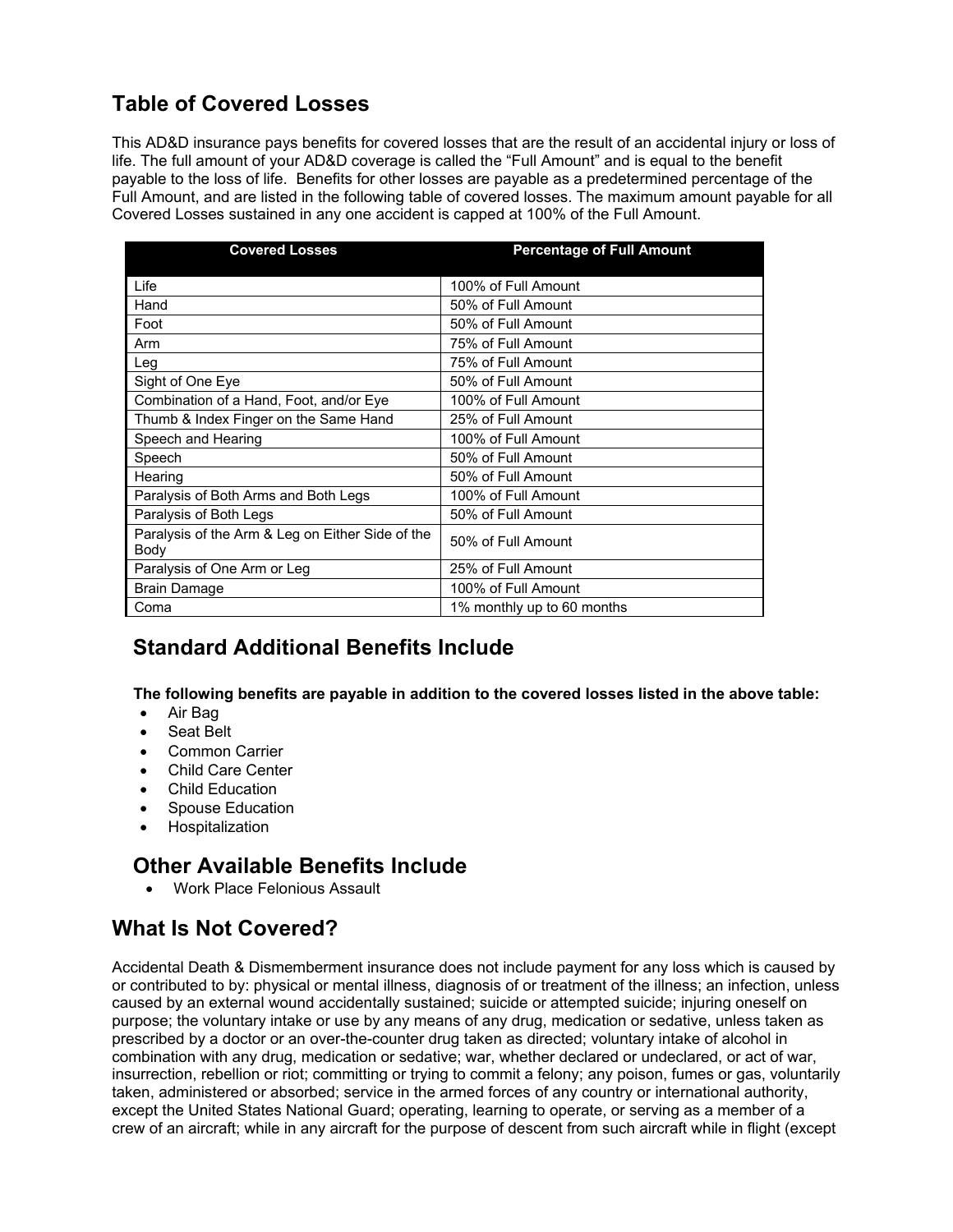for self-preservation); or operating a vehicle or device while intoxicated as defined by the laws of the jurisdiction in which the accident occurs.

Please note that a reduction schedule may apply. Please see your plan administrator or certificate for specific details.

### **Additional Coverage Information**

#### **Who Can Be A Designated Beneficiary?**

You can select any beneficiary(ies) other than your employer, and you may change your beneficiary(ies) at any time. You can also designate more than one beneficiary.

### **About Your Coverage Effective Date**

You must be Actively at Work on the date your coverage is scheduled to become effective.

If Actively at Work requirements are met, coverage will become effective on the first of the month following the receipt of your completed application for all requests that do not require additional medical information. A request for an amount that requires additional medical information and is not approved by the date listed above will not be effective until the later of: (1) the date that MetLife approves the coverage or increase if you meet Actively at Work requirements on that date, or (2) the date that Actively at Work requirements are met after MetLife has approved the coverage or increase.

1 Grief Counseling services are provided through an agreement with LifeWorks US Inc. LifeWorks is not an affiliate of MetLife, and the services LifeWorks provides are separate and apart from the insurance provided by MetLife. LifeWorks has a nationwide network of over 30,000 counselors. Counselors have master's or doctoral degrees and are licensed professionals. The Grief Counseling program does not provide support for issues such as: domestic issues, parenting issues, or marital/relationship issues (other than a finalized divorce). For such issues, members should inquire with their human resources department about available company resources. This program is available to insureds, their dependents and beneficiaries who have received a serious medical diagnosis or suffered a loss. Events that may result in a loss are not covered under this program unless and until such loss has occurred. Services are not available in all jurisdictions and are subject to regulatory approval. Not available on all policy forms.

2 Services and discounts are provided through a member of the Dignity Memorial® Network, a brand name used to identify a network of licensed funeral, cremation and cemetery providers that are affiliates of Service Corporation International (together with its affiliates, "SCI"), 1929 Allen Parkway, Houston, Texas. The online planning site is provided by SCI Shared Resources, LLC. SCI is not affiliated with MetLife, and the services provided by Dignity Memorial members are separate and apart from the insurance provided by MetLife. Not available in some states. Planning services, expert assistance, and bereavement travel services are available to anyone regardless of affiliation with MetLife. Discounts through Dignity Memorial's network of funeral providers are prenegotiated. Not available where prohibited by law. If the group policy is issued in an approved state, the discount is available for services held in any state except KY and NY, or where there is no Dignity Memorial presence (AK, MT, ND, SD, and WY). For MI and TN, the discount is available for "At Need" services only. Not approved in AK, FL, KY, MT, ND, NY and WA.

3 The financial professionals involved in the programs Delivering the Promise, Transition Solutions and Retirewise were affiliated with MetLife until July 2016, when Massachusetts Mutual Life Insurance Company (MassMutual) acquired MSI Financial Services Inc. MetLife continues to administer these programs, but has arranged with MassMutual for specially-trained financial professionals associated with MassMutual to offer financial education and provide personal guidance to employees and former employees of firms providing this program through MetLife.

5 Subject to state law, and/or group policyholder requests, the Total Control Account (TCA) is provided for all Life and AD&D benefits of \$5,000 or more. The TCA is not insured by the Federal Deposit Insurance Corporation or any government agency. The assets backing TCAs are maintained in MetLife's general account and are subject to claims of MetLife's creditors. MetLife bears the investment risk of the assets backing TCAs, and expects to receive a profit. Regardless of the investment experience of such assets, the interest credited to TCAs will never fall below the guaranteed minimum rate. Guarantees are subject to the financial strength and claims paying ability of MetLife.

9 The Accelerated Benefits Option is subject to state availability and regulation. The accelerated life insurance benefits offered under your certificate are intended to qualify for favorable federal tax treatment. If the accelerated benefits qualify for favorable tax treatment, the benefits will be excludable from your income and not subject to federal taxation.

This information was written as a supplement to the marketing of life insurance products. Tax laws relating to accelerated benefits are complex and limitations may apply. You are advised to consult with and rely on an independent tax advisor about your own particular circumstances.

Receipt of accelerated benefits may affect your eligibility, or that of your spouse or your family, for public assistance programs such<br>as medical assistance (Medicaid), Temporary Assistance to Needy Families (TANF), Suppl and drug assistance programs. You are advised to consult with social service agencies concerning the effect that receipt of accelerated benefits will have on public assistance eligibility for you, your spouse or your family.